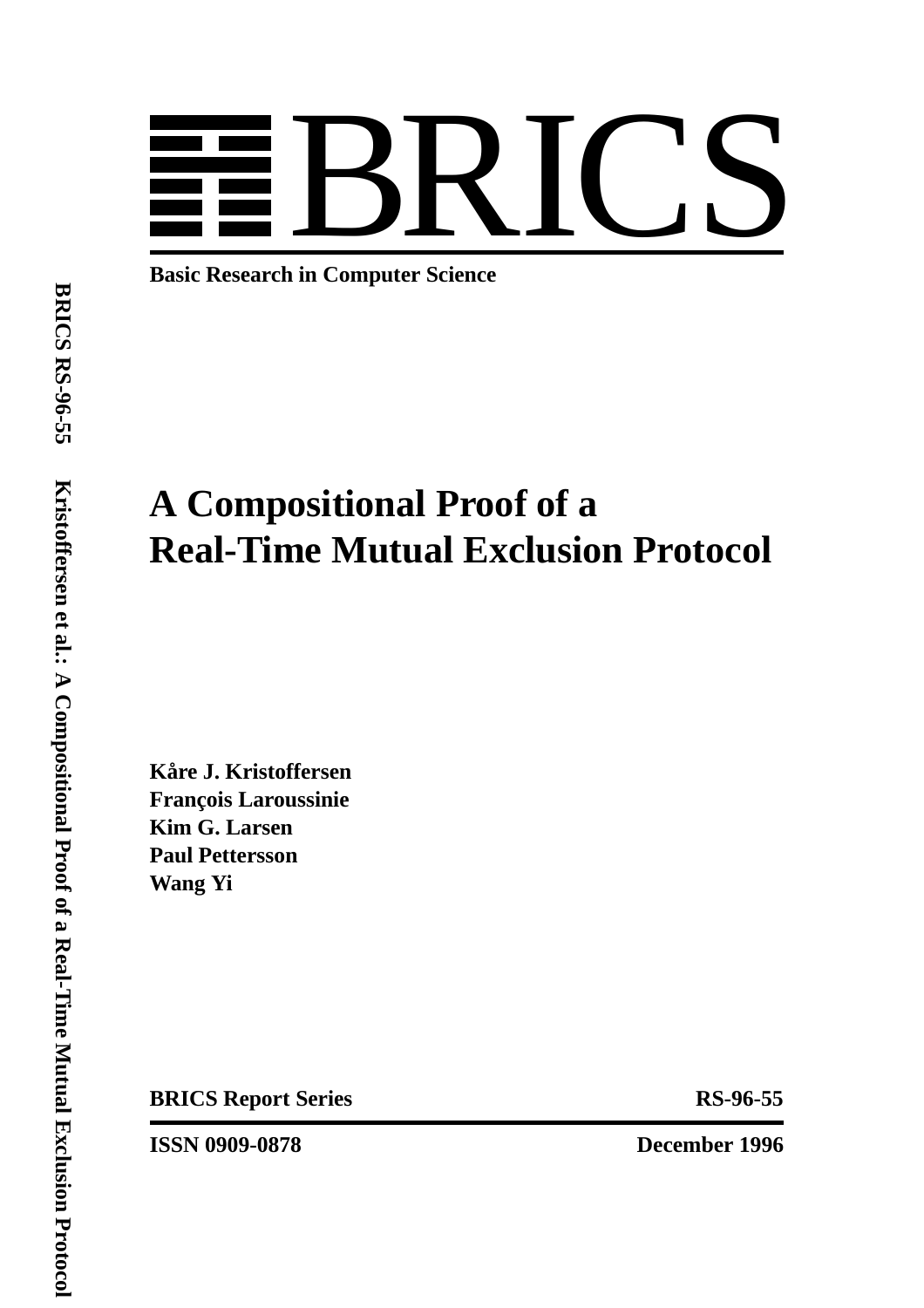**Copyright c 1996, BRICS, Department of Computer Science University of Aarhus. All rights reserved.**

> **Reproduction of all or part of this work is permitted for educational or research use on condition that this copyright notice is included in any copy.**

**See back inner page for a list of recent publications in the BRICS Report Series. Copies may be obtained by contacting:**

> **BRICS Department of Computer Science University of Aarhus Ny Munkegade, building 540 DK - 8000 Aarhus C Denmark Telephone: +45 8942 3360 Telefax: +45 8942 3255 Internet: BRICS@brics.dk**

**BRICS publications are in general accessible through World Wide Web and anonymous FTP:**

> http://www.brics.dk/ ftp://ftp.brics.dk/ **This document in subdirectory** RS/96/55/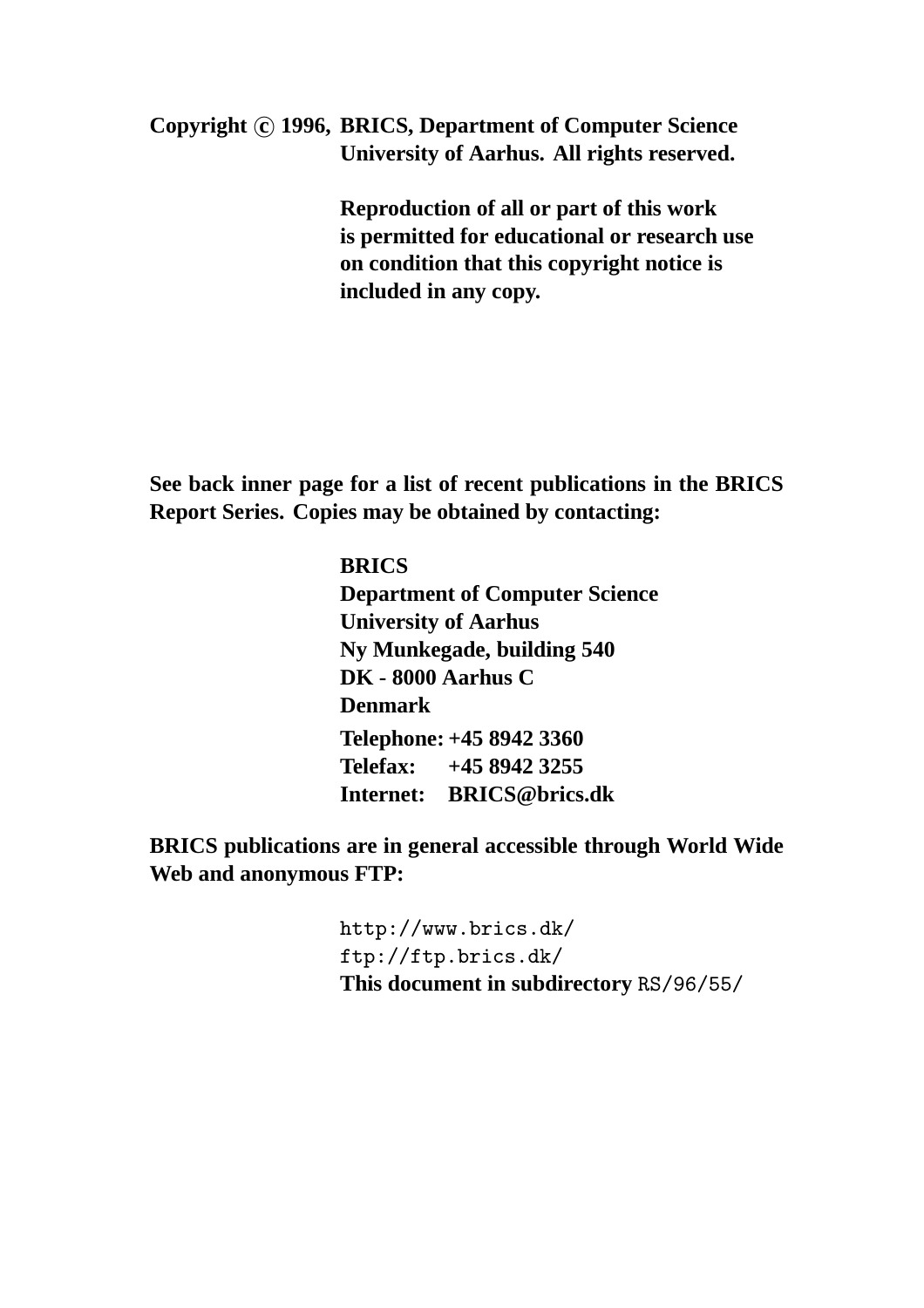## A Compositional Proof of a Real–Time Mutual Exclusion Protocol

Kåre J. Kristoffersen<sup>1</sup> Francois Laroussinie<sup>3</sup> Kim G. Larsen<sup>1</sup> Paul Pettersson<sup>2</sup> Wang Yi<sup>2</sup>

 $^1$ BRICS $^{\dagger}$ , Aalborg University, DENMARK <sup>2</sup> Department of Computer Systems, Uppsala University, SWEDEN <sup>3</sup> LIFAC – ENS de Cachan, FRANCE

Abstract. In this paper, we apply a compositional proof technique to an automatic verification of the correctness of Fischer's mutual exclusion protocol. It is demonstrated that the technique may avoid the state–explosion problem. Our compositional technique has recently been implemented in a tool  $\mathrm{CMC}^5,$  which gives experimental evidence that the size of the verification effort required of the technique only grows polynomially in the size of the number of processes in the protocol. In particular, CMC verifies the protocol for 50 processes within 172.3 seconds and using only 32MB main memory. In contrast all existing verification tools for timed systems will suffer from the state–explosion problem, and no tool has to our knowledge succeeded in verifying the protocol for more than 11 processes.

### 1 Introduction

It is well–known that the major problem in applying automatic verification techniques to analyze finite–state concurrent systems is the potential combinatorial explosion of the state space arising from parallel composition. In the last few years, there has been a number of automatic verification tools for real–time systems [4, 12, 8]. Experiences with these tools show that the state–explosion

problem is even more serious in verifying timed systems. As such a system must satisfy certain timing constraints on its behaviour, a model–checker must keep track of not only the part of state– space explored, but also timing information associated with each state (i.e. possible clock values), which is both time and space–consuming. This has been evidenced by experiments performed on various automatic verification tools for timed systems [4, 12, 8]. To our knowledge, none of the existing tools has succeeded in verifying the mutual exclusion property of Fischer's protocol (which is a well–known benchmark example) with more than 11 processes regardless of which machine the tools have been installed on.

During the last decade, various techniques have been developed to avoid the state–explosion problem in verifying finite–state systems, either by symbolic representation of the states space using BDDs [5], by application of partial order methods [10, 18] which suppresses unnecessary interleavings of transitions, or by application of abstractions and symmetries [6, 7, 9]. These techniques have been further extended to deal with timed systems, e.g. [4, 12],[17], [8]. However, when applying these techniques to parallel systems such as Fischer's protocol, a potential explosion in the global state– space remains. In [2], a compositional verification technique is developed by Andersen [2] for finite– state systems. In [13, 15], the technique has been further extended to deal with real–time systems modelled as networks of timed automata, which allows components of a real–time system to be gradually moved from the system description into the specification, thus avoiding any global state–

<sup>†</sup> Basic Research in Computer Science, Centre of the Danish National Research Foundation.

 $^5$  CMC: Compositional Model Checking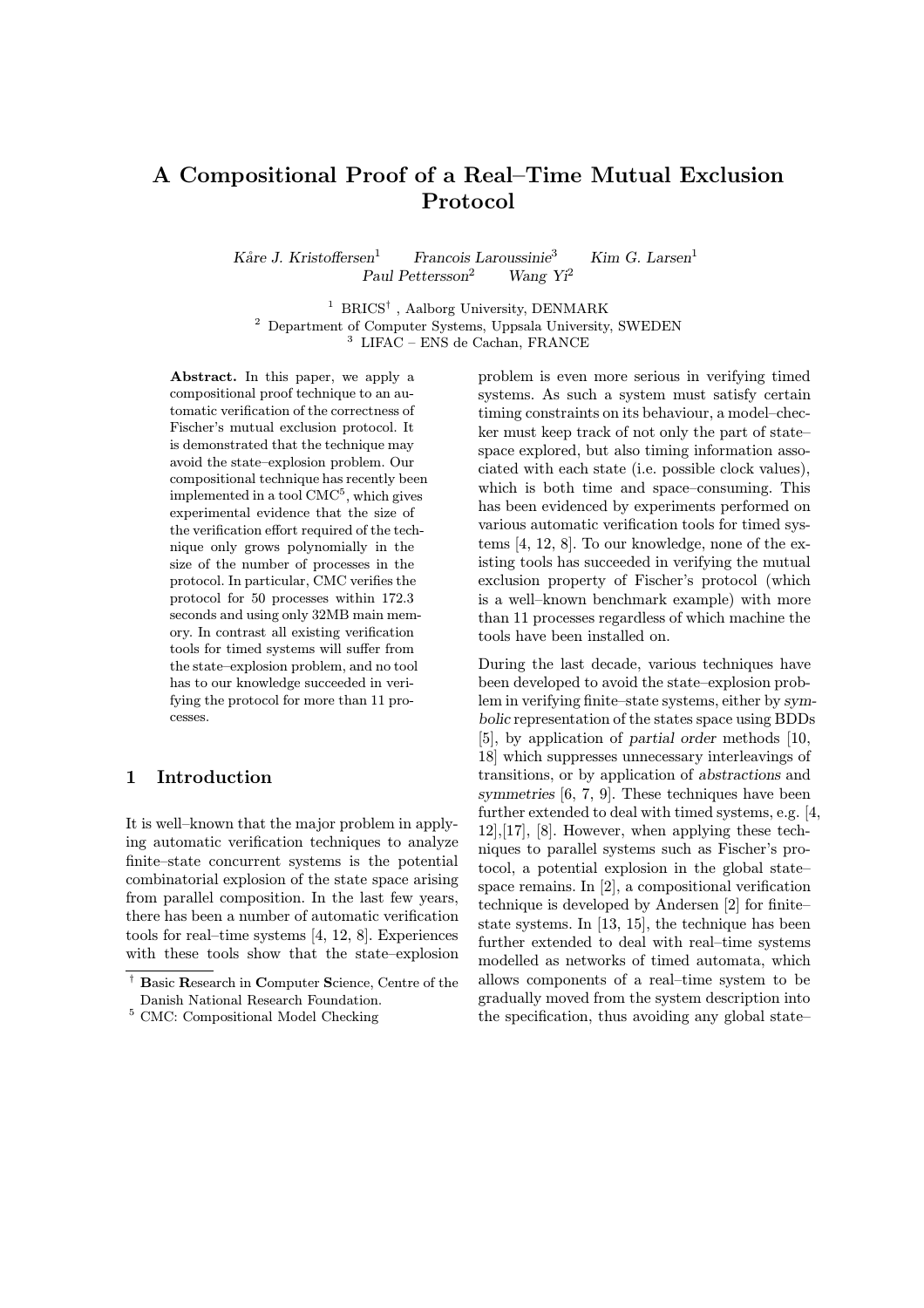space construction and even examination. Essential to the technique is that intermediate specifications are kept small using efficient minimization heuristics.

The main ingredient in the compositional verification technique is the so–called quotient construction, which allows components of a network to be moved into the specification. For example, consider the following typical model-checking prob- $\lim$  (

$$
\Big( A_1\,|\,\ldots\,|\,A_n\Big)\models\varphi
$$

where the  $A_i$ 's are timed automata. We want to verify that the parallel composition of these satisfies the formula  $\varphi$  without having to construct the complete control-node space of  $(A_1 | ... | A_n)$ . We will avoid this complete construction by removing the components  $A_i$  one by one while simultaneously transforming the formula accordingly. Thus, when removing the component  $A_n$  we will transform the formula  $\varphi$  into the quotient formula  $\varphi$  /  $A_n$  such that

$$
\left(A_1 | \ldots | A_n\right) \models \varphi \quad \text{iff} \tag{1}
$$
\n
$$
\left(A_1 | \ldots | A_{n-1}\right) \models \varphi / A_n
$$

Now clearly, if the quotient is not much larger than the original formula we have succeeded in simplifying the problem. Repeated application of quotienting yields

$$
\left(A_1 | \dots | A_n\right) \models \varphi \text{ iff } (2)
$$
  

$$
\mathbf{1} \models \varphi / A_n / A_{n-1} / \dots / A_1
$$

where 1 is the unit with respect to parallel composition. However, these ideas alone are clearly not enough as the explosion may now occur in the size of the final formula instead. The crucial observation by Andersen was that each quotienting should be followed by a minimization of the formula based on a small collection of efficiently implementable strategies. The ideal case is that an intermediate quotient formula is simplified to true; then we have proven that the original network of automata, i.e.  $(A_1 | ... | A_n)$  satisfies the original formula ϕ.

In this paper, we apply this technique to give a compositional proof for Fischer's mutual exclusion protocol. In particular, it is shown that state– explosion is avoided in the verification of the protocol: the size of the correctness proof we offer only grows polynomially in the size of the number of processes in the protocol. The compositional technique has recently been implemented using C++ in a tool called CMC, Compositional Model Checking. This tool gives further experimental evidence of the potential of the technique: using only 172.3 seconds and 32MB main memory CMC automatically verifies the mutual exclusion property for Fischer's protocol with 50 processes.

The paper is organized as follows: In the next section we briefly introduce our modelling and specification languages for real–time systems, and the formal description of Fischer's mutual exclusion protocol. Section 3 describes the compositional quotienting method and simplification techniques for logical formulas. In section 4, we present the proof for the mutual exclusion property of Fischer's protocol. In section 5 we report on the experimental results obtained using the CMC tool and compare the performance with that of our existing tool–suite [3]. Finally, in section 6 we give some concluding remarks and illustrate future work.

#### 2 Real–Time Systems

In this section, we briefly introduce our modelling and specification languages for real–time systems, that have been studied previously in the literature, e.g. [19, 13, 15, 16]. For details, we refer to [15].

#### 2.1 Models

Timed Transition System: We use timed transition systems as a basic semantic model for realtime systems. A timed transition system is a labelled transition system with two types of labels: atomic actions and delay actions (i.e. positive reals), representing discrete and continuous changes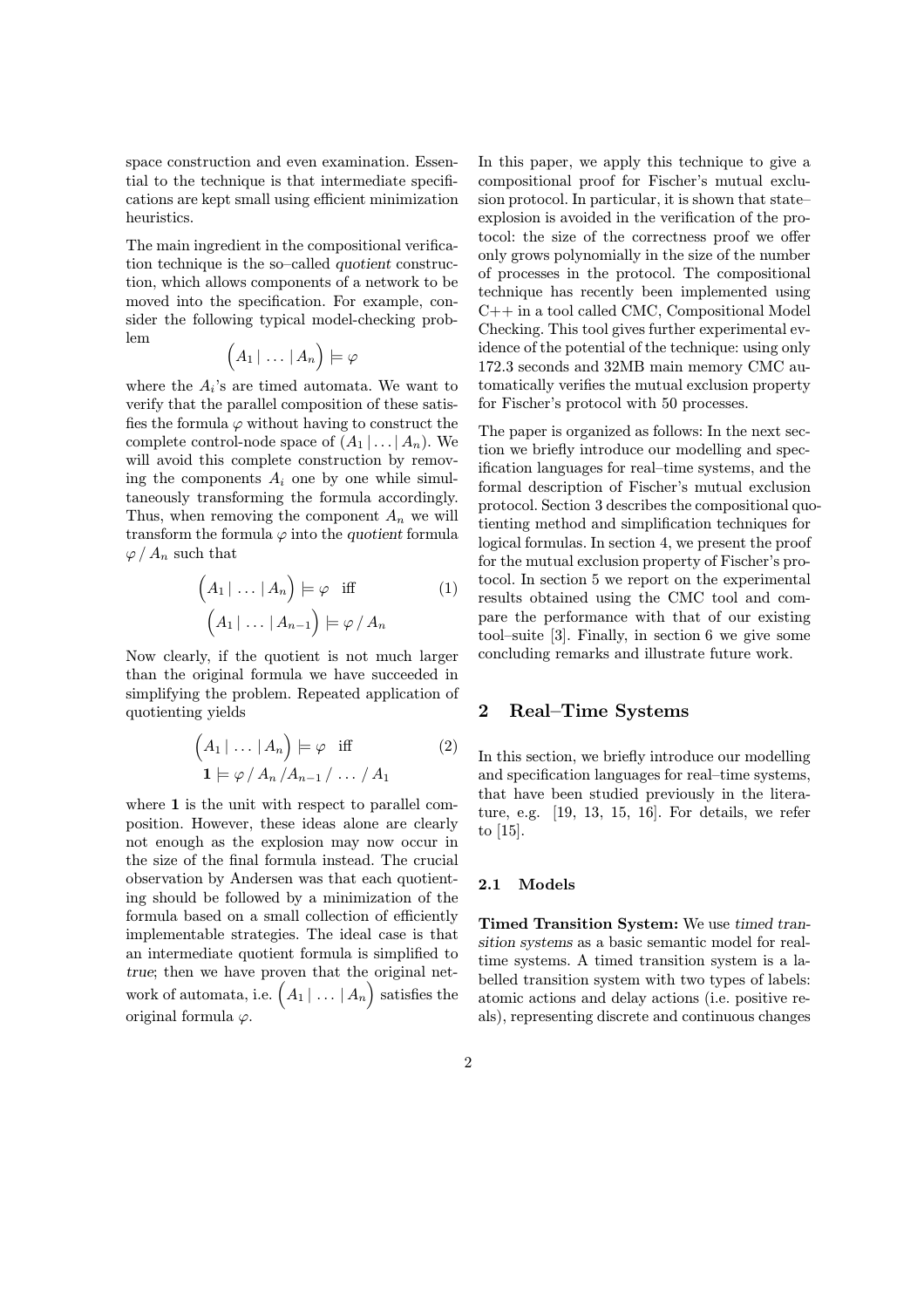of real-time systems. Assume a finite set of actions  $Act$  ranged over by  $a, b$  etc, and a finite set of atomic propositions  $P$  ranged over by  $p, q$  etc. We use  **to stand for the set of non-negative real** numbers,  $\Delta$  for the set of delay actions  $\{\epsilon(d) | d \in$  $\mathbf{R}$ , and L for the union  $Act \cup \Delta$ .

Definition 1. A timed transition system over Act and P is a tuple,  $S = \langle S, s_0, \longrightarrow, V \rangle$ , where S is a set of states,  $s_0$  is the initial state,  $\longrightarrow \subseteq S \times L \times S$ is a transition relation, and  $V : S \to 2^{\mathcal{P}}$  is a proposition assignment function that for each state  $s \in \mathbb{R}$ S assigns a set of atomic propositions  $V(s)$  that hold in s.  $\Box$ 

We use synchronization functions to describe concurrency and synchronizations between timed transition systems. A synchronization function f is a partial function  $(Act \cup \{0\}) \times (Act \cup \{0\}) \hookrightarrow$ Act, where 0 denotes a distinguished no-action symbol<sup>6</sup>. Now, let  $S_i = \langle S_i, s_{i,0}, \longrightarrow_i, V_i \rangle$ ,  $i =$ 1, 2, be two timed transition systems and let f be a synchronization function. Then the parallel composition  $S_1 \big|_f S_2$  is the timed transition system  $\langle S, s_0, \longrightarrow, V \rangle$ , where  $s_1 |_{f} s_2 \in S$  whenever  $s_1 \in S_1 \text{ and } s_2 \in S_2, s_0 = s_{1,0} \big|_f s_{2,0}, \longrightarrow \text{ is in-}$ ductively defined as follows:

$$
- s_1 |_{f} s_2 \xrightarrow{c} s'_1 |_{f} s'_2 \text{ if } s_1 \xrightarrow{a} s'_1, s_2 \xrightarrow{b} s'_2
$$
  
and  $f(a, b) = c$   

$$
- s_1 |_{f} s_2 \xrightarrow{\epsilon(d)} s'_1 |_{f} s'_2 \text{ if } s_1 \xrightarrow{\epsilon(d)} s'_1 \text{ and } s_2 \xrightarrow{\epsilon(d)} s'_2
$$

and finally, the proposition assignment function V is defined by  $V(s_1 | \, s_2) = V_1(s_1) \cup V_2(s_2)$ .

Networks of Timed Automata: The type of systems we are studying is a particular class of timed transition systems that are syntactically described by networks of timed automata [19, 13, 15, 16]. A timed automaton [1] is a standard finitestate automaton extended with a finite collection of real-valued clocks. Let C be a finite set of realvalued clocks ranged over by x, y etc. We use  $\mathcal{B}(C)$ 

ranged over by  $g$  (and latter  $D$ ), to stand for the set of formulas that can be an atomic constraint of the form:  $x \sim n$  or  $x - y \sim n$  for  $x, y \in C$ ,  $~\sim \in \{\leq, \geq, \leq, \geq\}$  and n being a natural number, or a conjunction of such formulas.  $\mathcal{B}(C)$  are called clock constraints or clock constraint systems over  $C$ .

Definition 2. A timed automaton A over actions Act, atomic propositions  $P$  and clocks  $C$  is a tuple  $\langle N, l_0, E, V \rangle$ . N is a finite set of nodes (controlnodes),  $l_0$  is the initial node,  $E \subseteq N \times \mathcal{B}(C) \times Act \times$  $2^C \times N$  corresponds to the set of edges, and finally,  $V: N \to 2^{\mathcal{P}}$  is a proposition assignment function. In the case,  $\langle l, g, a, r, l' \rangle \in E$  it is written,  $l \stackrel{g, a, r}{\longrightarrow} l'.$  $\Box$ 

The semantics of a timed automaton is given in terms of clock assignments. A clock assignment  $u$ for C is a function from C to R. Let  $\mathbb{R}^C$  denote the set of clock assignments for C. For  $u \in \mathbb{R}^C$ ,  $x \in C$  and  $d \in \mathbf{R}$ ,  $u + d$  denotes the time assignment which maps each clock  $x$  in  $C$  to the value  $u(x) + d$ . For  $C' \subseteq C$ ,  $[C' \mapsto 0]u$  denotes the assignment for  $C$  which maps each clock in  $C'$  to the value 0 and agrees with u over  $C\backslash C'$ . A semantical state of an automaton A is a pair  $(l, u)$ where  $l$  is a node of  $A$  and  $u$  a clock assignment for C. The initial state of A is  $(l_0, u_0)$  where  $u_0$  is the initial clock assignment mapping all clocks in  $C$  to 0. The semantics of  $A$  is given by the timed transition system  $S_A = \langle S, \sigma_0, \longrightarrow, V \rangle$ , where S is the set of states of A,  $\sigma_0$  is the initial state  $(l_0, u_0)$ ,  $\rightarrow$  is the transition relation defined as follows:

$$
- (l, u) \xrightarrow{a} (l', u') \text{ if there exist } r, g \text{ such that } l \xrightarrow{g, a, r} l', g(u) \text{ and } u' = [r \to 0]u
$$

$$
- (l, u) \xrightarrow{\epsilon(d)} (l', u') \text{ if } (l = l'), u' = u + d
$$

and V is extended to S simply by  $V(l, u) = V(l)$ .

Finally, for two timed automata A and B and a synchronization function  $f$ , the parallel composition  $A|_f B$  denotes the timed transition system  $\mathcal{S}_A \left|_{_{f}} \mathcal{S}_B. \right.$ 

 $^6$  We extend the transition relation of a timed transition system such that  $s \xrightarrow{0} s'$  iff  $s = s'$ .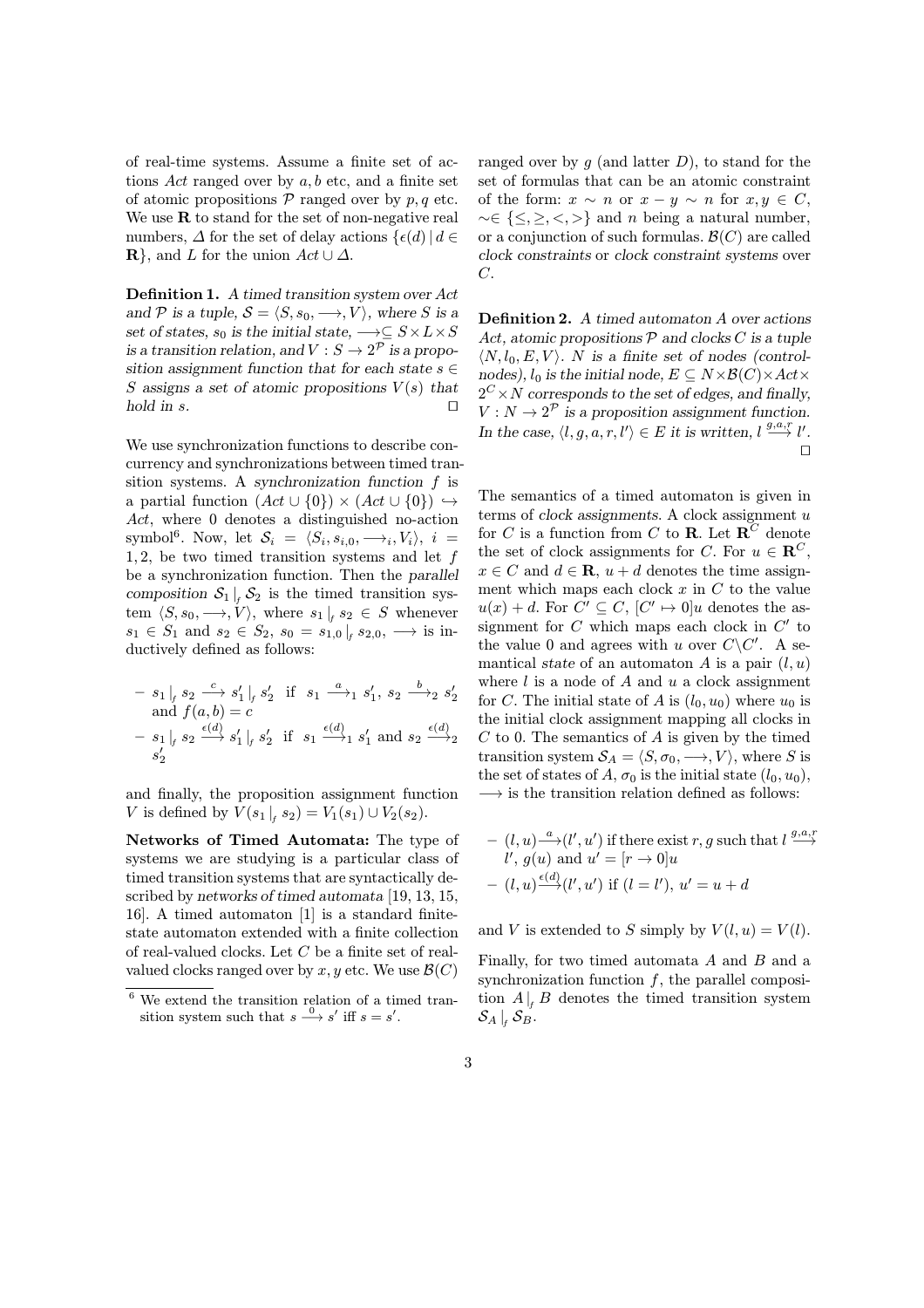#### 2.2 Specifications

To specify safety and bounded liveness properties of timed systems, we use the timed modal logic  $\mathcal{L}_s$ , studied in [14, 15, 16]. Let K be a finite set of clocks, called formula clocks, and Id a set of identifiers. The set of formulas of  $\mathcal{L}_s$  over K, Id, Act, and  $P$  is generated by the following syntax with  $\varphi$  and  $\psi$  ranging over  $\mathcal{L}_s$ :

$$
\varphi ::= cp \mid cp \vee \varphi \mid \varphi \wedge \psi \mid \forall \varphi \mid [a] \varphi \mid z \mathsf{in} \varphi \mid Z
$$

where  $cp$  may be an atomic clock constraint  $c$  in the form of  $x \sim n$  or  $x - y \sim n$  for  $x, y \in K$ and natural number  $n$ , or an atomic proposition  $p \in \mathcal{P}, a \in Act$  (an action),  $z \in K$  and  $Z \in Id$ (an identifier). The meaning of the identifiers is specified by a declaration  $D$  assigning a formula of  $\mathcal{L}_s$  to each identifier. When  $\mathcal D$  is understood we write  $Z \stackrel{\text{def}}{=} \varphi$  for  $\mathcal{D}(Z) = \varphi$ .

Given a timed transition system  $S = \langle S, s_0, \longrightarrow \rangle$  $, V$  described by a network of timed automata, the  $\mathcal{L}_s$  formulas are interpreted in terms of an extended state  $\langle s, u \rangle$  where  $s \in S$  is a state of a timed transition system, and  $u$  is a clock assignment for K.

Let  $\mathcal D$  be a declaration. Formally, the satisfaction relation  $\models_{\mathcal{D}}$  between extended states and formulas is defined as the largest relation satisfying the implications of Table 1. For simplicity, we shall omit the index D and write  $\models$  instead of  $\models_{\mathcal{D}}$ whenever it is understood from the context.

Finally, a network of timed automata A satisfies a formula  $\varphi$  written  $A \models \varphi$  when  $\langle (l_0, u_0), v_0 \rangle \models \varphi$ where  $l_0$  is the initial node of A, and  $u_0$  and  $v_0$  are the assignments with  $u_0(x) = 0$  for all automaton clocks x and  $v_0(z) = 0$  for all formula clocks z. Note that  $(l_0, u_0)$  is the initial state of A.

#### 2.3 Fischer's Protocol Revisited

As an example of networks of timed automata, we study Fischer's mutual exclusion protocol. The

$$
\langle s, u \rangle \models c \Rightarrow c(u)
$$
  
\n
$$
\langle s, u \rangle \models p \Rightarrow p \in V(s)
$$
  
\n
$$
\langle s, u \rangle \models cp \vee \varphi \Rightarrow \langle s, u \rangle \models cp \text{ or } \langle s, u \rangle \models \varphi
$$
  
\n
$$
\langle s, u \rangle \models \varphi \wedge \psi \Rightarrow \langle s, u \rangle \models \varphi \text{ and } \langle s, u \rangle \models \psi
$$
  
\n
$$
\langle s, u \rangle \models \mathbb{W}\varphi \Rightarrow \forall d, s': s \xrightarrow{\epsilon(d)} s' \Rightarrow
$$
  
\n
$$
\langle s', u + d \rangle \models \varphi
$$
  
\n
$$
\langle s, u \rangle \models [a] \varphi \Rightarrow \forall s': s \xrightarrow{a} s' \Rightarrow \langle s', u \rangle \models \varphi
$$
  
\n
$$
\langle s, u \rangle \models x \text{ in } \varphi \Rightarrow \langle s, u' \rangle \models \varphi \text{ where}
$$
  
\n
$$
u' = [\{x\} \rightarrow 0]u
$$
  
\n
$$
\langle s, u \rangle \models Z \Rightarrow \langle s, u \rangle \models \mathcal{D}(Z)
$$

Table 1. Definition of satisfiability.

reason for choosing this example is that it is well– known and well–studied by researchers in the context of real–time verification. More importantly, the size of the example can be easily scaled up by simply increasing the number of processes in the protocol, thus increasing the number of control– nodes — causing state–space explosion — and the number of clocks — causing region–space explosion. Thus it is particularly well–suited for our technique.

The protocol is to guarantee mutual exclusion in a concurrent system consisting of a number of processes, using clock constraints and a shared variable. We shall model each of the processes as a timed automaton, and the protocol as a network of timed automata. Each of the processes is assumed to have a local clock. The idea behind the protocol is that the timing constraints on the local clocks are set so that all processes can change the global variable to its own process number, then read the global variable later and if the shared variable is still equal to its own number, enter the critical section. Each process  $P_i$  with i being its identifier, has a clock  $x_i$ . Let  $A_k = \{ := i \mid i =$  $k+1...n$ ,  $T_k = \{ = i \mid i = k+1...n \}, F_k = \{ \neq$  $i | i = k+1...n$ , and  $S_k = A_k \cup T_k \cup F_k$ . We model the shared variable as a timed automaton  $V$  over the set of atomic actions  $S_0 \cup \{:=0,=0\}$ , where  $V = \langle N, h_0, E, V \rangle$  with  $N = \{V_0...V_n\}, h_0 = V_0$ ,  $E = \{ \langle V_i, \mathbf{t} \rangle := j, \emptyset, V_j \rangle \mid i, j = 0...n \} \cup \{ \langle V_i, \mathbf{t} \rangle =$  $i, \emptyset, V_i \mid i = 0...n \} \cup \{ \langle V_i, \mathbf{t}, \neq j, \emptyset, V_i \rangle \mid i \neq j \},\$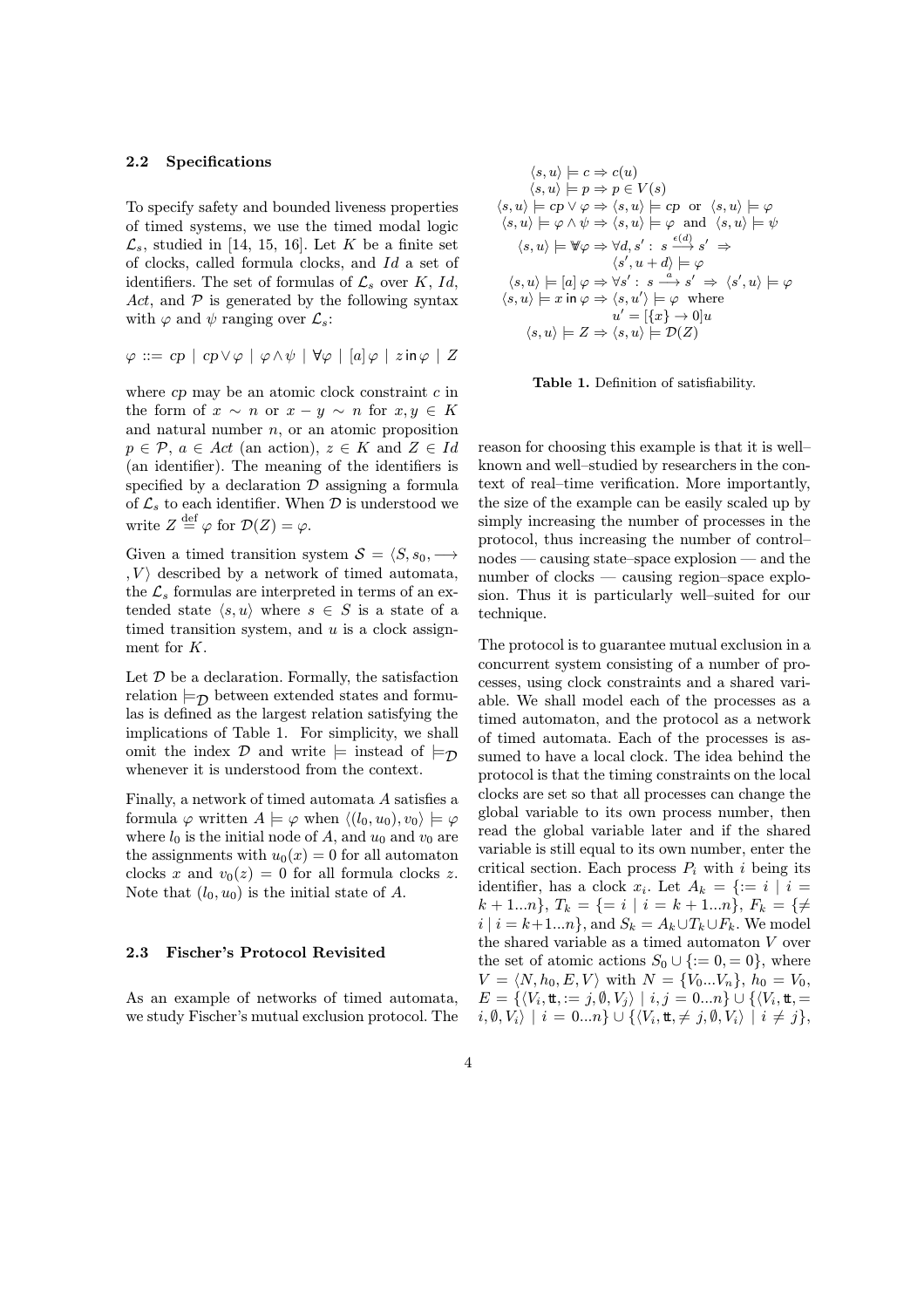

Fig. 1. Fischers Protocol for Mutual Exclusion.

and we simply assume V is defined by  $V(V_i) = \emptyset$ for all  $i \leq n$ .

The automaton for a typical process  $P_i$  is shown in Fig 1.

We assume that the proposition assignment function is defined in such a way that  $at(l') \in V(l)$  if  $l' = l$  and  $\neg at(l') \in V(l)$  if  $l' \neq l$  for all nodes  $l$  and  $l'$ . Now, the whole protocol is described as the following network:

$$
\mathsf{FISCHER}_n \equiv (P_1|_{f_1}(P_2|_{f_2}(P_3|_{f_3}...|_{f_{n-1}}P_n)...)|_gV
$$

where  $|f_i|$  and  $|g|$  are the interleaving and full synchronization operators, induced by synchronization functions  $f_i$  and g respectively, defined by  $f_i(a, 0) = a$  when  $a \in \{:= i, i \neq i\}$  and  $f_i(0, a) =$ a when  $a \in S_i$ , and  $g(a, a) = a$ . Note that in  $P_i|_{f_i}(P_{f_{i+1}}...), P_i$  is allowed to perform  $\{:= i, =\}$  $i, \neq i$  and the righthand side is allowed to perform all actions with indices higher than  $i$  that is,  $S_i$ .

Intuitively, the protocol behaves as follows: The constraints on the shared variable V ensure that a process must reach B–node before any process reaches C–node; otherwise, it will never move from A–node to B–node. The timing constraints on the clocks ensure that all processes in C–nodes must wait until all processes in B–nodes reach C–nodes. The last process that reaches  $C$ –node and sets  $V$ to its own identifier gets the right to enter its critical section.

We need to verify that there will never be more than one process in its critical section. An instance of this general requirement can be formalized as an invariant property:

$$
M_{12} \equiv (\neg \mathsf{at}(\mathsf{CS}_1) \vee \neg \mathsf{at}(\mathsf{CS}_2)) \wedge \\ \bigwedge_{a \in S_0} [a] \, M_{12} \wedge \mathbb{W} M_{12}
$$

So we need to prove the theorem

 $\mathsf{FISCHER}_n \models M_{12}$ 

#### 3 Compositional Model–Checking

Model–checking of real–time systems may be carried out in a symbolic fashion e.g. [11, 19]. However, when applying these techniques to parallel networks such as  $FISCHER_n$  a potential explosions in the global symbolic state–space may seriously hamper the technique.

In [13, 15] we presented a compositional verification technique, which allows components of a real– time system to be gradually moved from the system description into the specification, thus avoiding any global state–space construction and even examination. Essential to the technique is that intermediate specifications are kept small using efficient minimization heuristics. Our technique may be seen as a real–time extension of the compositional technique presented and experimentally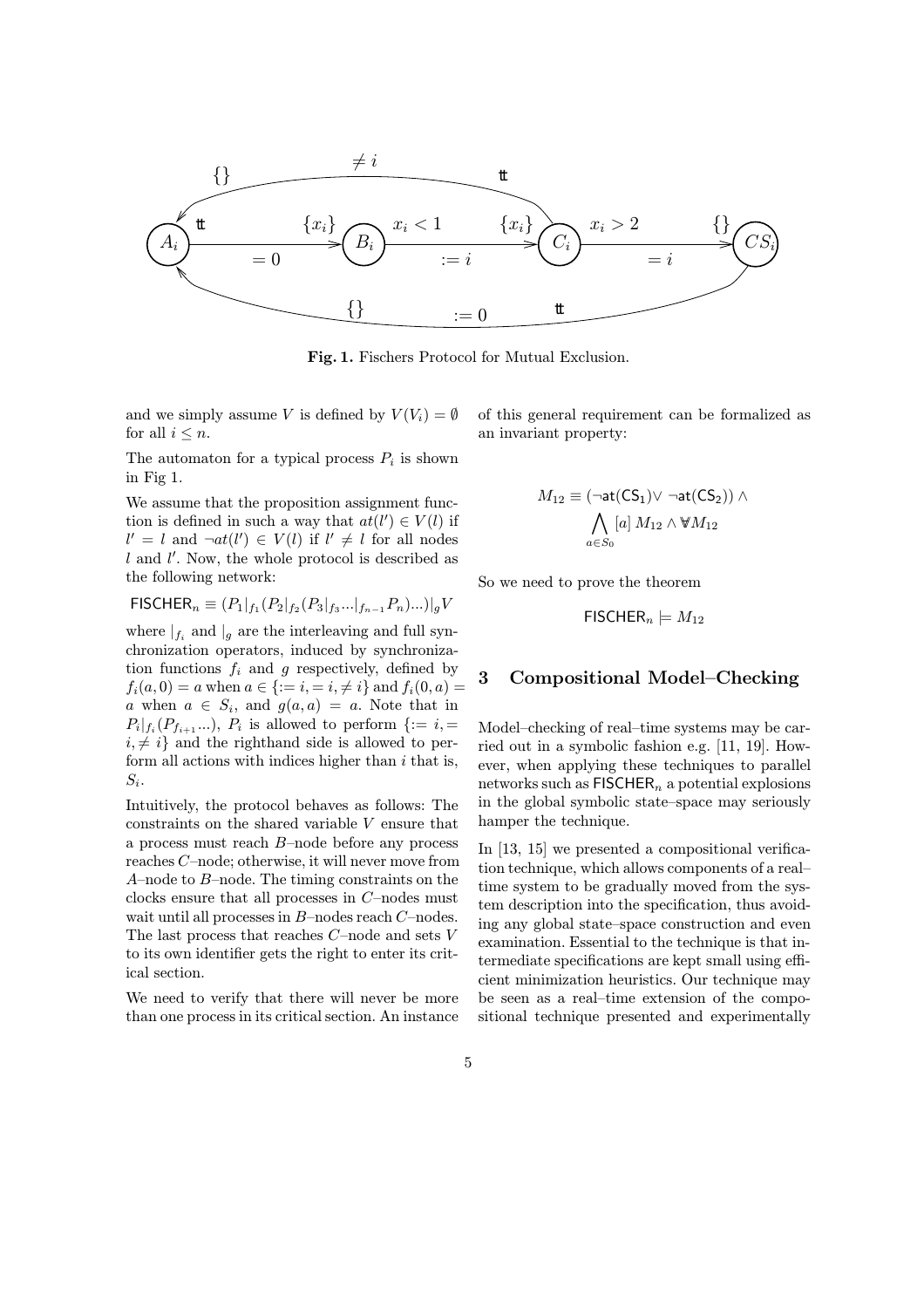applied by Andersen [2] for ordinary finite–state systems.

In this section we give a brief review of the technique in [13, 15].

#### 3.1 Quotient Construction

The main ingredient in our compositional verification technique is the so–called quotient construction, which allows components of a network to be moved into the specification. More precisely, given a formula  $\varphi$ , and two timed automata A and B we may construct a formula (called the quotient)  $\varphi /_{f} B$  such that

$$
A\big|_f B \models \varphi \quad \text{if and only if} \quad A \models \varphi /_f B \qquad (3)
$$

The bi–implication indicates that we are moving parts of the parallel system into the formula. Clearly, if the quotient is not much larger than the original formula, we have simplified the task of model–checking, as the (symbolic) semantics of A is significantly smaller than that of  $A|_f B$ . More precisely, whenever  $\varphi$  is a formula over K,  $B$  is a timed automaton over  $C$  and  $l$  is a node of B, we define the quotient formula  $\varphi / l$  over  $C \cup K$  in Table 2 on the structure of  $\varphi$ <sup>7</sup><sup>8</sup>. Note that the quotient construction for identifiers introduces new identifiers of the form  $X_l$ . The new identifiers and their definitions are collected in the (quotient) declaration  $\mathcal{D}_B$ .

We recall from [15] the following important theorem, which justifies the construction:

Theorem 3. Let A and B be two timed automata and let  $l_0$  be the initial node of B. Then

$$
A\big|_f B \models_{\mathcal{D}} \varphi \quad \text{if and only if} \quad A \models_{\mathcal{D}_B} \left( \varphi /_{f} l_0 \right)
$$

- <sup>7</sup> For  $g = c_1 \wedge \ldots c_n$  a clock constraint we write  $g \Rightarrow \varphi$ as an abbreviation for the formula  $\neg c_1 \vee \ldots \vee \neg c_n \vee$  $\varphi$ . This is an  $\mathcal{L}_s$ -formula as atomic constraint are closed under negation.
- <sup>8</sup> In the rule for  $[a]\varphi$ , we assume that all nodes l of a timed automaton are extended with a 0–edge  $l \stackrel{\text{t\!t},0,\emptyset}{\longrightarrow}$ l.

$$
c/_{f} l = c
$$
\n
$$
p/_{f} l = \begin{cases} \mathbf{t} & \text{if } p \in V(l) \\ p & \text{if } p \notin V(l) \end{cases}
$$
\n
$$
(\varphi_{1} \wedge \varphi_{2})/_{f} l = (\varphi_{1}/_{f} l) \wedge (\varphi_{2}/_{f} l)
$$
\n
$$
(\forall \varphi) /_{f} l = \forall (\varphi /_{f} l)
$$
\n
$$
(x \text{ in } \varphi) /_{f} l = x \text{ in } (\varphi /_{f} l)
$$
\n
$$
(c \vee \varphi) /_{f} l = (c/_{f} l) \vee (\varphi /_{f} l)
$$
\n
$$
(p \vee \varphi) /_{f} l = (p/_{f} l) \vee (\varphi /_{f} l)
$$
\n
$$
([a] \varphi) /_{f} l = \bigwedge_{l \xrightarrow{g,c,r} l'} \bigg( g \Rightarrow [b] (r \text{ in } \varphi /_{f} l') \bigg)
$$
\n
$$
l \xrightarrow{g,c,r} l' \wedge f(b,c) = a
$$
\n
$$
X/_{f} l = X_{l} \text{ where } X_{l} \stackrel{\text{def}}{=} \mathcal{D}(X) /_{f} l
$$

**Table 2.** Definition of Quotient  $\varphi$ <sup>*l*</sup><sub>f</sub></sub> *l* 

#### 3.2 Minimizations

It is obvious that repeated quotienting leads to an explosion in the formula (in particular in the number of identifiers). The crucial observation made by Andersen in the (untimed) finite–state case is that simple and effective transformations of the formulas in practice may lead to significant reductions.

In presence of real–time we need, in addition to the minimization strategies of Andersen, heuristics for propagating and eliminating constraints on clocks in formulas and declarations. Below we describe the transformations considered:

Reachability: When considering an initial quotient formula  $\varphi /_{f} l_0$  not all identifiers in  $\mathcal{D}_B$  may be reachable. Application of an "on-the-fly" technique will insure that only the reachable part of  $\mathcal{D}_B$  is generated.

Boolean Simplification Formulas may be sim-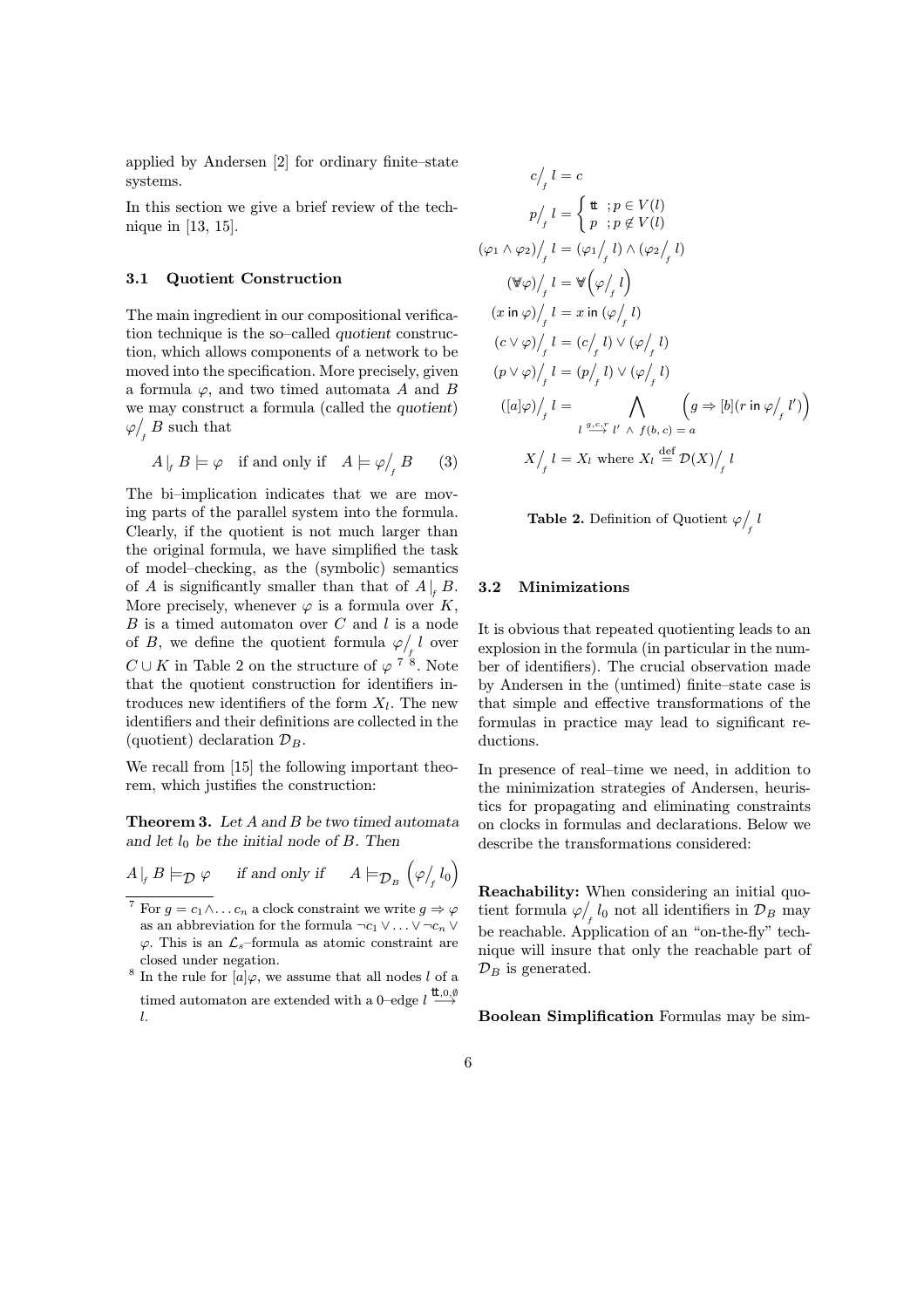$$
\emptyset \Rightarrow \varphi \equiv \mathbf{t}
$$
  
\n
$$
D \Rightarrow c \equiv \mathbf{t} \quad \text{if } D \subseteq c
$$
  
\n
$$
D \Rightarrow ([a]\varphi) \equiv [a](D \Rightarrow \varphi)
$$
  
\n
$$
D \Rightarrow (\varphi_1 \land \varphi_2) \equiv (D \Rightarrow \varphi_1) \land (D \Rightarrow \varphi_2)
$$
  
\n
$$
D \Rightarrow (x \text{ in } \varphi) \equiv x \text{ in } (\{x\}D \Rightarrow \varphi)
$$
  
\n
$$
D \Rightarrow (p \lor \varphi) \equiv p \lor (D \Rightarrow \varphi)
$$
  
\n
$$
D \Rightarrow (c \lor \varphi) \equiv (D \land \neg c) \Rightarrow \varphi
$$
  
\n
$$
D \Rightarrow (\forall \varphi) \equiv \forall (D^{\uparrow} \Rightarrow \varphi) \quad \text{if } D^{\downarrow} \subseteq D
$$
  
\n
$$
D \Rightarrow X \equiv D \Rightarrow \mathcal{D}(X)
$$

Table 3. Constraint Propagation

plified using the following simple boolean equations and their duals:  $f \wedge \varphi \equiv f \uparrow, \forall x \varphi \equiv \varphi, x \in f \equiv f \uparrow.$ 

Constraint Propagation: Constraints on formula clocks may be propagated using various distribution laws (see Table 3). In some cases, propagation will lead to trivial clock constraints, which may be simplified to either  $t$  or  $f$  and hence made applicable to Boolean Simplification. As can be seen in Table 3 certain operations are to be performed on constraints during propagation. These operations include the following:

$$
D^{\uparrow} = \{u + d \mid u \in D \text{ and } d \in \mathbf{R}\}
$$
  

$$
D^{\downarrow} = \{u \mid \exists d \in \mathbf{R} : u + d \in D\}
$$
  

$$
\{r\}D = \{[r \mapsto 0]u \mid u \in D\}
$$

It may be shown that the set of constraints  $\mathcal{B}(K)$ is closed under the above operations, and that they together with inclusion– and emptyness–checking may be computed efficiently (in cubic time in the number of clocks) (see e.g. [15]).

Constant Propagation: Identifiers with identifierfree definitions (i.e. constants such as  $t \in \mathbb{F}$ ) may be removed while substituting their definitions in the declaration of all other identifiers.

Trivial Equation Elimination: Equations of the form  $X \stackrel{\text{def}}{=} [a]X$  are easily seen to have  $X = \mathbf{t}$ 

as solution and may thus be removed. More generally, let  $S$  be the largest set of identifiers such that whenever  $X \in S$  and  $X \stackrel{\text{def}}{=} \varphi$  then  $\varphi[\text{tt}/S]$  $9$  can be simplified to  $t$ . Then all identifiers of  $S$  can be removed provided the value  $t$  is propagated to all uses of identifiers from S (as under Constant Propagation). The maximal set  $S$  may be efficiently computed using standard fixed point computation algorithms.

Equivalence Reduction: If two identifiers  $X$ and Y are semantically equivalent (i.e. are satisfied by the same timed transition systems) we may collapse them into a single identifier and thus obtain reduction. However, semantical equivalence is computationally very hard  $10$ . To obtain a cost effective strategy we approximate semantical equivalence of identifiers as follows: Let  $R$  be an equivalence relation on identifiers.  $R$  may be extended homomorphically to formulas in the obvious manner: i.e.  $(\varphi_1 \wedge \varphi_2) \mathcal{R}(\vartheta_1 \wedge \vartheta_2)$  if  $\varphi_1 \mathcal{R} \vartheta_1$  and  $\varphi_2 \mathcal{R} \vartheta_2$ ,  $(x \text{ in } \varphi) \mathcal{R}(x \text{ in } \vartheta)$  and  $[a] \varphi \mathcal{R}[a] \vartheta$  if  $\varphi \mathcal{R} \vartheta$  and so on. Now let ∼= be the maximal equivalence relation on identifiers such that whenever  $X \cong Y$ ,  $X \stackrel{\text{def}}{=} \varphi$  and  $Y \stackrel{\text{def}}{=} \vartheta$  then  $\varphi \cong \vartheta$ . Then  $\cong$  provides the desired cost effective approximation: whenever  $X \cong Y$  then X and Y are indeed semantically equivalent. Moreover,  $\cong$  may be efficiently computed using standard fixed point computation algorithms.

#### 4 Fischers Protocol

From section 2 we recall that the protocol  $FISCHER_n$ consists of n processes  $P_1 \ldots P_n$  competing for a critical section by setting and testing a shared variable  $V$ , and that the mutual exclusion property we verify is that  $P_1$  and  $P_2$  cannot be in their

 $9 \varphi[\text{tt}/S]$  is the formula obtained by substituting all occurrences of identifiers from S in  $\varphi$  with the formula tt.

 $^{10}$  For the recursion–free, untimed part of the logic semantical equivalence is already NP–complete.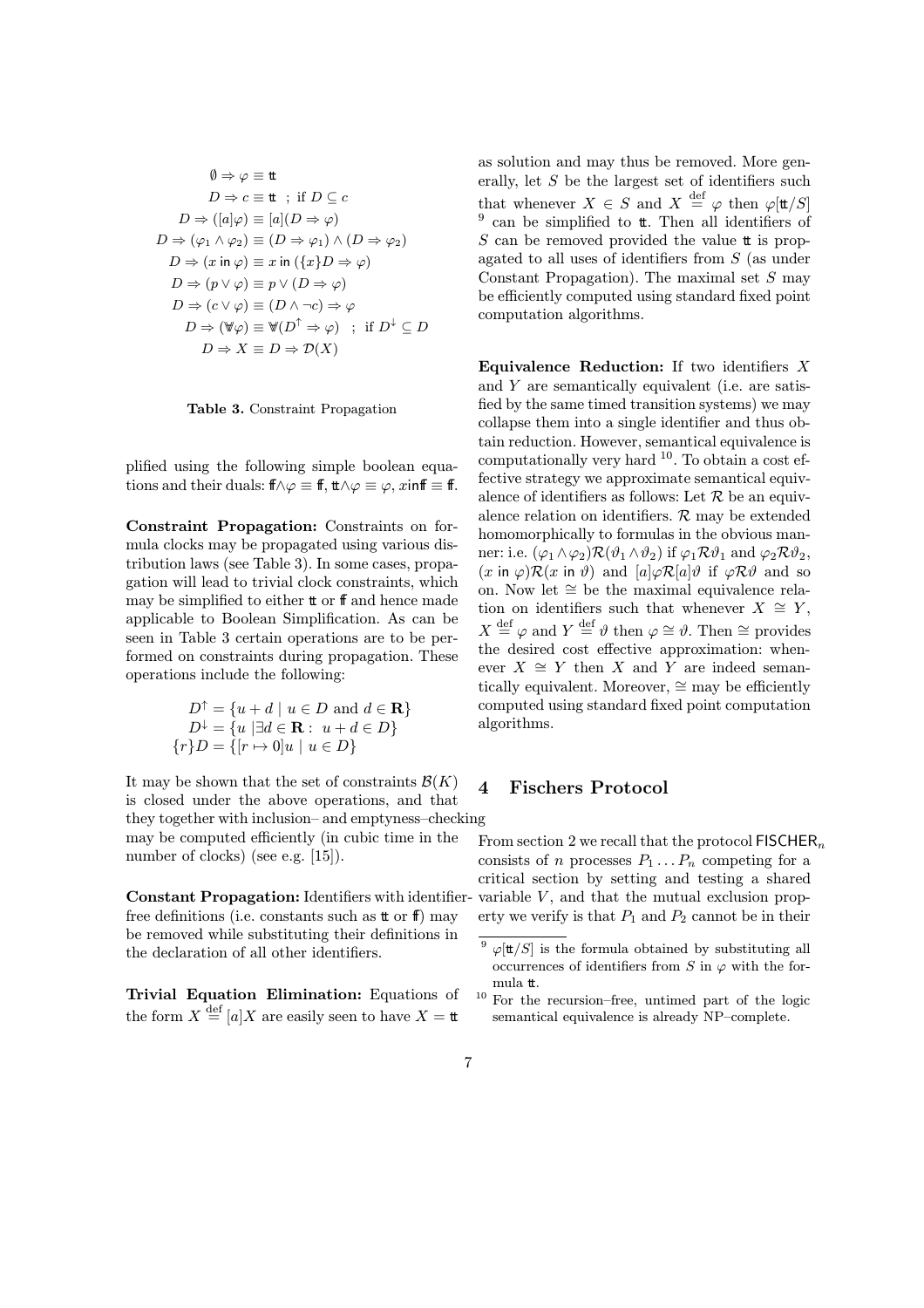critical section at the same time, i.e:

$$
M_{12}\equiv (\neg \texttt{at}(\texttt{CS}_1) \vee \neg \texttt{at}(\texttt{CS}_2)) \wedge \\\bigwedge_{a \in S_n} [a] \ M_{12} \wedge \mathbb{W} M_{12}
$$

In the remainder of this section we shall apply our compositional model–checking technique to verify the protocol. Our observation is that by first quotienting away  $V, P_1$  and  $P_2$  the quotient hereby obtained simplifies to tt under our minimization heuristics. Thus no examination of the components  $P_3, \ldots, P_n$  is required: regardless of their behaviour the mutual exclusion property  $M_{12}$  will be satisfied. In other words, state–space explosion is avoided as it is sufficient to explore only a fixed part of the system to prove the desired property.

#### 4.1 Constructing the Quotient

The order by which components of a network is quotiented out may highly determine the success of our method (this resembles the importance of variable–ordering in the BDD technology). Here, we choose to first quotient out the variable V followed by the relevant processes  $P_1$  and  $P_2$ , while of course constantly minimizing the intermediate equation systems as much as possible.

Step 1: In the first step we remove the variable V from the network and transform  $M_{12}$  by quotienting it with the locations  $V_0, \ldots, V_n$ . This will result in an equation system containing  $n+1$  identifiers  $X_0, \ldots, X_n$  where  $X_i$  denotes the quotient  $M_{12}/\frac{q}{q}V_i$ .

As the synchronization function  $q$  between  $V$  and the rest of the system is defined as  $g(a, a) = a$ for all possible action transitions  $\alpha$  the quotient will have exactly same conjuncts as  $M_{12}$ . Further as V does in all of its locations satisfies neither  $\neg$ at(CS<sub>1</sub>)nor  $\neg$ at(CS<sub>2</sub>)we get the following family of formulae  $X_i$ , where  $i = 0, \ldots, n$ :

$$
X_i = (\neg \mathsf{at}(\mathsf{CS}_1) \vee \neg \mathsf{at}(\mathsf{CS}_2)) \wedge \left[ = i \right] X_i \bigwedge_{j} [ := j \right] X_j \wedge \bigwedge_{j \neq i} [\neq j] X_i \wedge \mathbb{W} X_i.
$$

This new equation system (i.e. the top identifier  $X_0$ ) constitutes the requirement for the remaining components  $P_1, \ldots, P_n$ . The identifier  $X_i$  expresses the requirement to the remaining system when the variable holds the value  $i$ . That is,  $(\neg \text{at}(CS_1) \lor \neg \text{at}(CS_2))$  should still be satisfied, and

as long as the variable is only tested upon or as long as time passes  $X_i$  should still hold. If the variable is set to another value  $j$  the formula defined by  $X_j$  should hold instead.

Step 2: As  $(\neg \text{at}(CS_1) \lor \neg \text{at}(CS_2))$  is required by all identifiers and their definitions differ slightly the equation system cannot be simplified any further. Thus we proceed to transform the equation system with respect to removal of  $P_1$  from the network. The quotient operator used to do this will be subscripted with the synchronization function  $f_1$ . In the following we will drop the synchronization function as subscript to the quotient operator, as it is obvious which one is used.

As the equation system after step 1 contains  $n+1$ equations and  $P_1$  has four control locations the new equation system will contain  $4 \cdot (n+1)$  equations. For each  $j = 0, \ldots, n$  we compute  $X_i/l$ , where  $l \in \{A_1, B_1, C_1, CS_1\}$ . The three cases where  $j = 0, 1, 2$  are treated separately, while the remaining cases are treated together. When quotienting any of the identifiers  $X_i$  with  $A_1$ ,  $B_1$  or  $C_1$ the requirement  $(\neg \text{at}(CS_1) \lor \neg \text{at}(CS_2))$  disappears because  $\neg$ **at**( $CS_1$ ) is satisfied in all three locations. When quotienting any of the identifiers  $X_i$  with  $CS_1$ , (¬at( $CS_1$ )∨ ¬at( $CS_2$ )) remains in the definition of the new identifier as neither

 $\neg$ at(CS<sub>1</sub>) nor  $\neg$ at(CS<sub>2</sub>) is a satisfied by CS<sub>1</sub>. Due to lack of space we do not display this quotient, instead we continue the quotienting with respect to  $P_2$  and therefore calculate  $M_{12}/V_0/A_1/A_2$ .

Formula Graphs: The resulting quotient is a fairly large equation system which is difficult to comprehend when written in normal syntax. To ease this situation we introduce the notion of a formula graph, as a convenient graphical notation for equation systems. Formula graphs provide a better overview of relations between identifiers,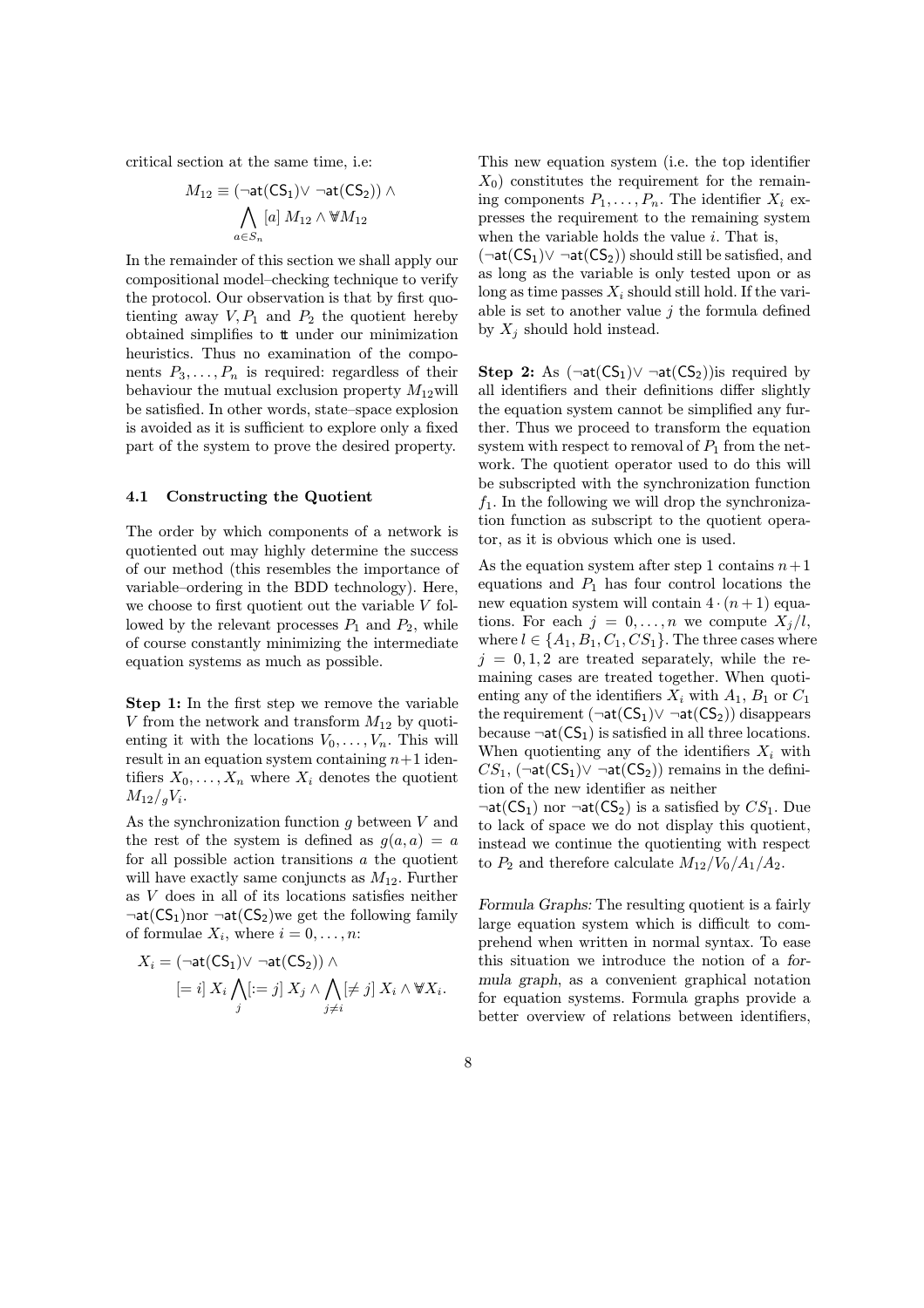and especially cyclic dependencies are easily recognized. In addition to this, formula graphs suggests directly an actual representation of equation systems, and the various simplification strategies are implementable as graph operations.

A formula graph is a labelled directed graph in which each node is labelled with the name of a formula identifier and a (possibly empty) set of atomic propositions. Edges are labelled with clock constraints, action modalities and sets of clocks to be reset. In our application the quotienting procedure will in all cases produce formulae, like in the following example:

$$
Y_0 = p \land [c_1 \Rightarrow [a_1] (r_1 \text{ in } Y_1) \land c_2 \Rightarrow [a_2] (r_2 \text{ in } Y_2)] \land \forall Y_0
$$

The formula graph for  $Y_0$  is shown in Figure 2. The proposition  $p$  is a conjunct in the definition of  $Y_0$  and is therefore a property of  $Y_0$  itself and thus it is placed inside the node of  $Y_0$ . The conjunct  $\mathbb{W} Y_0$  appears naturally as a self loop in  $Y_0$ . The two other conjuncts appear as edges and are labelled very much like edges in a timed automata. All three kinds of labels on edges may be absent, absence of clock constraints means tt, absence of actions means  $\tau$  and absence of a reset–set means that there are no clocks to be reset.



Fig. 2. Formula Graph for  $Y_0$ .

**Step 3:** The equation system of  $M_{12}/V_0/A_1/A_2$ consists of  $4 \cdot 4 \cdot (n+1)$  equations, namely the size of the product automaton of  $V, P_1$  and  $P_2$ . The equations can be grouped as 16 equations resulting from  $X_0/P_1/P_2$ , 16 equations resulting from  $X_1/P_1/P_2$ , 16 equations resulting from  $X_2/P_1/P_2$ and finally  $16 \cdot (n-2)$  equations resulting from  $X_i/P_1/P_2$  where  $j = 3, \ldots, n$ . For a fixed choice of locations,  $l_1$  and  $l_2$  in  $P_1$  and  $P_2$  the set of identifiers  $X_j/l_1/l_2$  for  $j = 3, ..., n$  will describe very similar properties.

All identifiers have a conjunct which refers to the identifier itself through the ∀∀–modality. That is, For all Y the definition is on the form  $Y = \ldots \wedge$  $\forall Y \wedge \ldots$  In the formula graph this would appear as self loops labelled with the ∀∀–modality in all nodes, but in order to keep the graph simple we have omitted these loops.

The quotient is symmetrical as  $P_1$  and  $P_2$  are symmetrical up to names on locations and clocks, therefore we only display half of the quotient as a formula graph. The top identifier is  $M_{12}/V_0/A_1/A_2$ , and a part of the graph is shown in Figure 3.

The Formula Graph for  $M_{12}/V_0/A_1/A_2$ : The overall structure of the formula graph for the resulting quotient is shown in Figure 4. Six typical parts of the quotient can be identified, these parts are labelled 1, 2, 3, 4, 5 and 6.

Part 1 of the quotient results from keeping  $P_2$ fixed in its initial location  $A_2$  and letting  $P_1$  and the variable  $V$  vary as much as they can. Not surprisingly this part of the quotient reduces to  $\mathbf t$ . We will later argue formally why this is actually the case.

Part 2 of the quotient corresponds to the behaviour part where first  $P_1$  assigns the variable, then  $P_2$ assigns it, where after  $P_2$  enters the critical section and hence  $P_1$  fails to observe the variable having the value 1 and it returns to its initial state  $A_1$ . Part 3 of the quotient is where  $P_1$  and  $P_2$  are in the critical section at the same time. The concrete manifestation of this is that the formula identifiers of this part requires  $(\neg \text{at}(CS_1) \lor \neg \text{at}(CS_2))$  to be satisfied by the remaining components  $P_3, \ldots, P_n$ . It is essential to the proof of the correctness that this part of the quotient will not be required to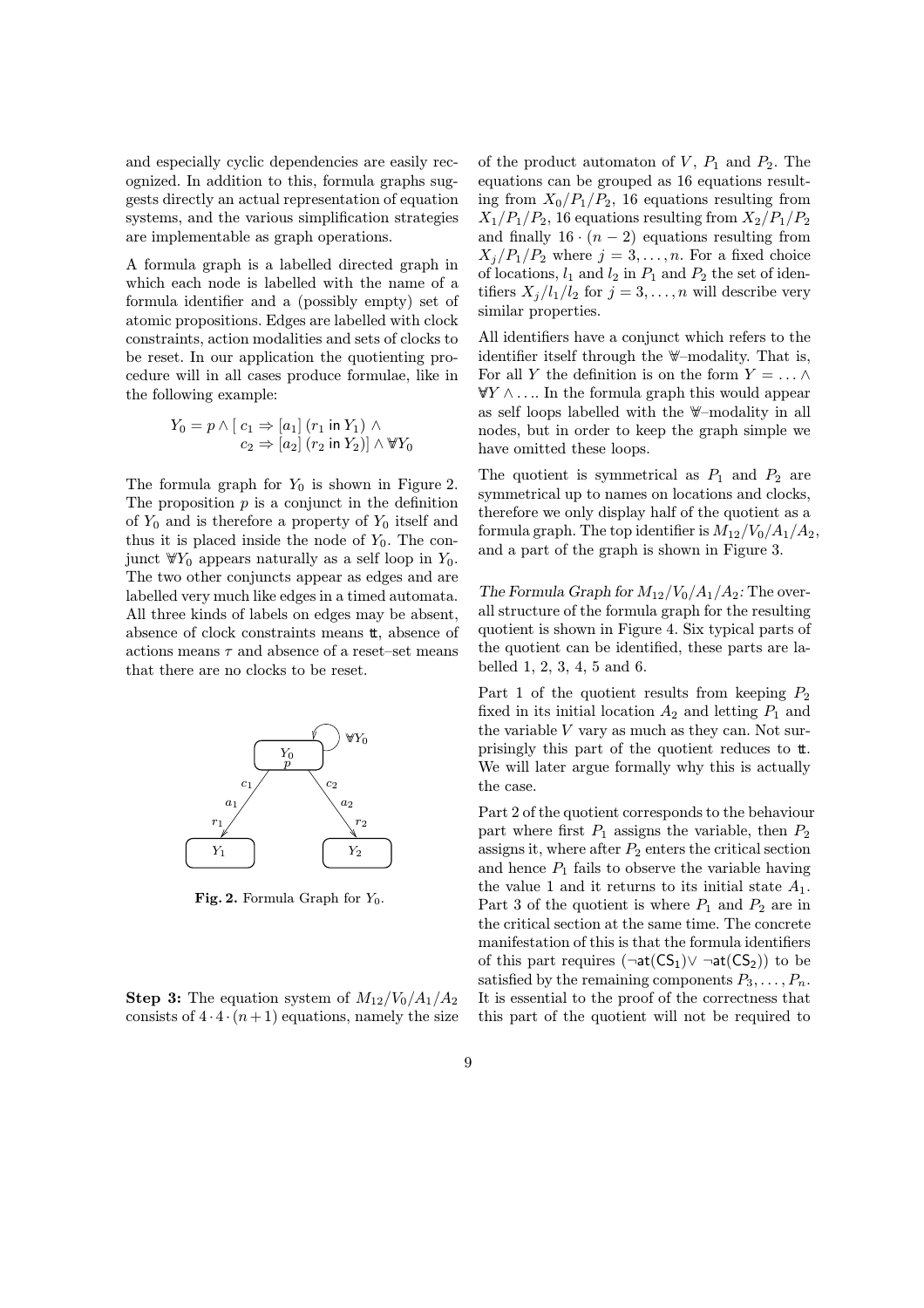

Fig. 3. Formula (sub-)Graph for  $M_{12}/X_0/A_1/A_2$ .

hold for the network of processes  $P_3, \ldots, P_n$ . The actual proof of this relies on the use of constraint propagation: We show that from the initial clock constraint (all clocks having value 0) this dangerous part of the quotient cannot be reached.

Part 4 is symmetrical to part 2 and part 5 is symmetrical to part 1. The last part of the quotient, the one numbered 6, consists of the before mentioned identifiers  $X_j/l_1/l_2$  where  $l_1$  is a location in  $P_1$ ,  $l_2$  is a location in  $P_2$  and  $j = 3, \ldots, n$ . This part of the quotient is the requirement when V takes a value different from 0, 1 and 2.

To obtain a compact representation in Figure 3 we have used the the following parameterized abbreviations. A grey node labelled  $X_j/l_1/l_2$  where  $l_1, l_2$  are locations of  $P_1$  and  $P_2$  abbreviates the whole family of nodes  $X_3/l_1/l_2,\ldots,X_n/l_1/l_2$ . Similarly, edges labelled  $:= j$  or  $= j$  really represents a whole family of edges namely one edge for each choice of  $j = 3, \ldots, n$ . E.g. the  $:= j$  labelled edge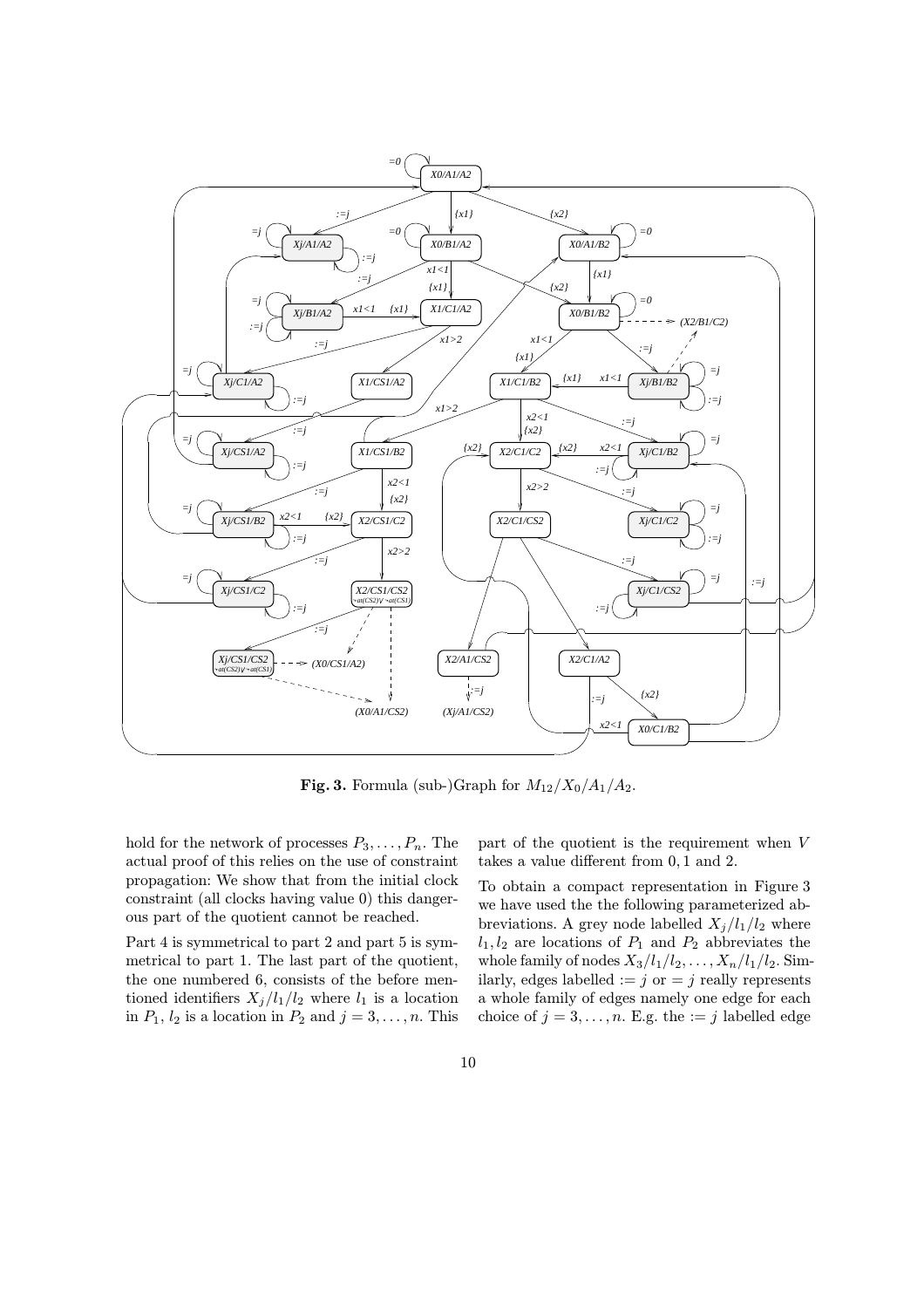

Fig. 4. Overall structure of Formula Graph

from  $X_0/A_1/A_2$  to  $X_i/A_1/A_2$  in Figure 3 represents the family  $X_0/A_1/A_2 \stackrel{:=}{\longrightarrow} X_3/A_1/A_2$ ,  $\ldots, X_0/A_1/A_2 \stackrel{:=n}{\longrightarrow} X_n/A_1/A_2.$ 

#### 4.2 Simplification

The quotient formula  $M_{12}/V_0/A_1/A_2$  illustrated in figure 3 is according to Theorem 3 the necessary and sufficient property of the remaining components  $P_3, \ldots, P_n$  in order that the overall system FISCHER<sub>n</sub> satisfies  $M_{12}$ . We may now apply our simplification heuristics.

To our pleasant surprise we observe the quotient formula  $M_{12}/V_0/A_1/A_2$  calculated above simplifies to tt when first applying Constraint Propagation followed by Trivial Equation Elimination. Therefore we do not have to perform quotienting with respect to the remaining components in the protocol, and hence we may conclude that an increase in the number of components in the protocol only gives rise to a polynomial growth in the size of the proof.

Constraint Propagation reveals the fact that none of the identifiers  $X_j/CS_1/CS_2$  where  $j = 1, \ldots, n$ can be reached from the initial constraint. As none of the remaining nodes in the graph contains propositions or clock constraints Trivial Equation Elimination will immediately reduce all identifiers and especially the top identifier  $M_{12}/V_0/A_1/A_2$  to tt.

Constraint Propagation can be implemented on our formula graphs in the following manner: Whenever  $X \stackrel{g,\tau,r}{\longrightarrow} Y$  is an edge in the graph and we consider an implication  $D \Rightarrow X$ , the constraint D may be propagated using the rewrite rules of Table 3 to a constraint on Y represented by the following implication:

$$
(\{r\}(D \wedge g))^\uparrow \Rightarrow Y \tag{4}
$$

Thus constraint propagation in a general formula graph, where a node can have multiple outgoing edges will result in a conjunction of formulas of the type in (4). What we intend to do here, however, is to direct the propagation of constraints along a specific path in the formula graph towards specific identifiers that we wish to prove unreachable. To this specific purpose we introduce the notion of guided Constraint Propagation. In a guided Constraint Propagation we simply focus on a specific path in the formula graph and disregard all other edges.

In the following we perform such a guided constraint propagation towards part 3 of the quotient by following a path through  $(X_0/A_1/A_2)$ ,  $(X_0/A_1/B_2), (X_0/B_1/B_2), (X_1/C_1/B_2),$  $(X_1/CS_1/B_2), (X_2/CS_1/C_2), (X_2/CS_1/CS_2)$ , see Figure 3, and discover that  $(X_2/CS_1/C_2)$  is hit by the empty constraint and thus its reference to  $(X_2/CS_1/CS_2)$  has no importance in practice.

In the propagation we jump directly to the situation where the node  $(X_0/B_1/B_2)$  has been reached by letting time pass while resetting first the clock  $x_2$  and then  $x_1$ . In other words we consider the implication

$$
(x_2 > x_1) \Rightarrow (X_0/B_1/B_2).
$$

Now using (4) we may propagate with respect to the edge  $X_0/B_1/B_2 \stackrel{x_1<1,\tau,\{x_1\}}{\longrightarrow} X_1/C_1/B_2$  yielding

$$
x_2 > x_1 \Rightarrow X_1/C_1/B_2.
$$

Now propagating this with respect to the edge  $X_1/C_1/B_2 \stackrel{x_1 > 2, \tau, \emptyset}{\longrightarrow} X_2/CS_1/B_2$  yields

$$
(x_2 > x_2 \land x_1 > 2) \Rightarrow X_2/CS_1/B_2.
$$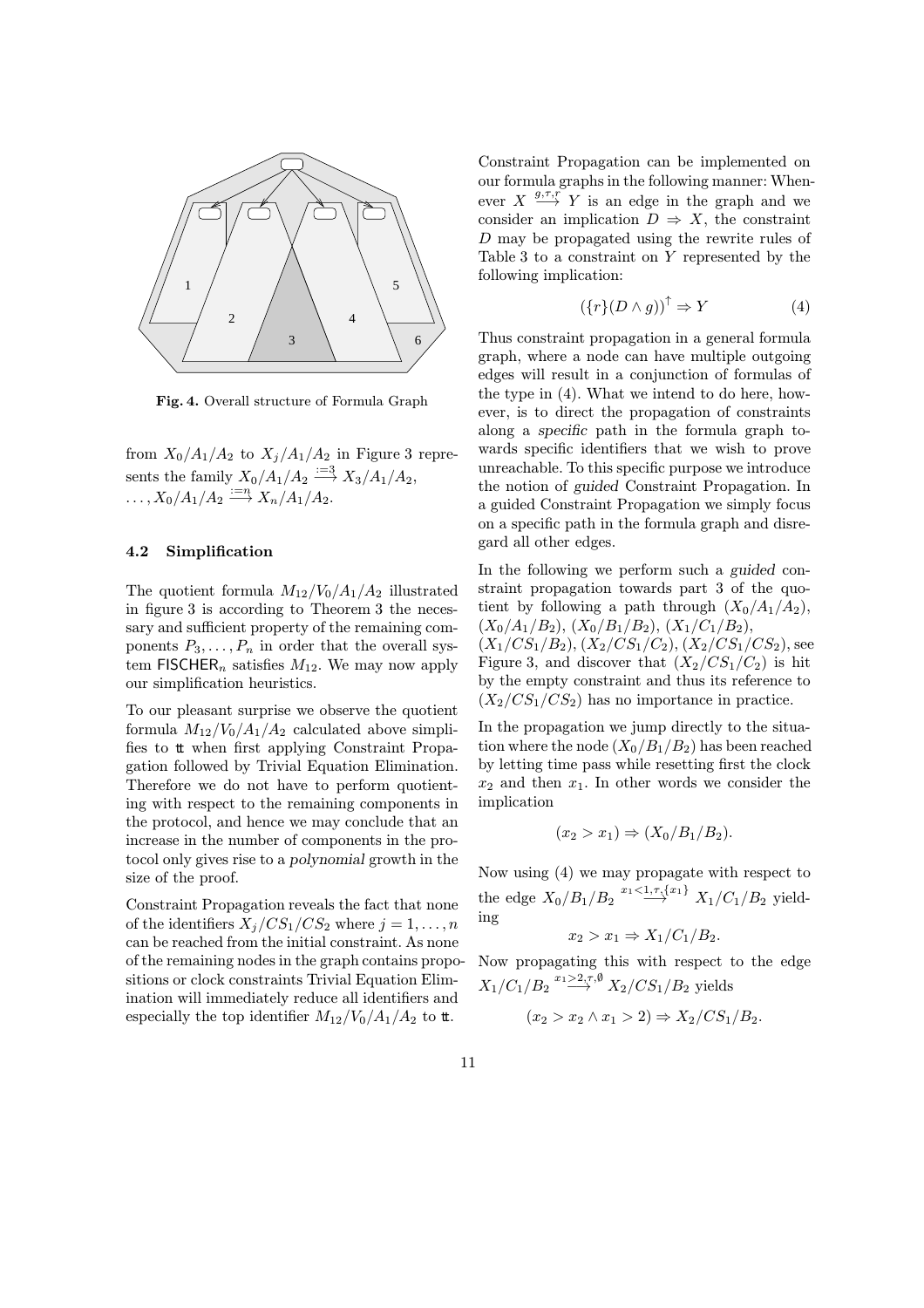Finally propagating this constraint with respect to  $X_2/CS_1/B_2 \stackrel{x_2<1,\tau,\{x_2\}}{\longrightarrow} X_2/CS_1/C_2$  we get

 $x_2$  in  $(x_2 > x_1 \land x_1 > 2 \land x_2 < 1) \Rightarrow X_2/CS_1/C_2$ .

Clearly the constraint  $(x_2 > x_1 \land x_1 > 2 \land x_2 < 1)$ is empty and hence the whole propagation simplifies to  $t$ .

By performing this form of guided Constraint Propagation we can prove that none of the formula identifiers in the quotient requiring  $P_1$  or  $P_2$  not to be in the critical section are reachable from the initial time zone. Of course we can also propagate constraints to all the other parts of the quotient, but this will not reduce the quotient as all other parts really are reachable.

Trivial Equation Elimination reduces all remaining identifiers to  $t$  as they are defined by righthand sides which after Constraint Propagation are entirely built from the following connectives:  $t, g \Rightarrow, \wedge, \forall.$ 

#### 5 Experiments

The quotient construction together with the simplification techniques presented in the previous section have been implemented with C++ in a prototype tool called CMC (Compositional Model- $\text{Checking})^{11}$ . CMC enables us to compute the quotient of an  $\mathcal{L}_s$  formula with respect to a timed automaton and then to simplify the quotient using our simplification. In fact, CMC enables quotienting with respect to formulas of the richer logic  $\mathcal{L}_{\nu}$  [14] which allows general disjunction and existential modalities  $(\exists, \langle a \rangle)$ . All simplification techniques of  $\mathcal{L}_s$  can be applied (and have been implemented in CMC) to  $\mathcal{L}_{\nu}$  with the exception that no constraint propagation has been given for general disjunction and the existential modalities.

A few new simplification strategies, which are quite useful in an actual verification, have been introduced. One of these is reduction with respect to

so–called hit–zones, which essentially is an exhaustive constraint propagation providing the automatic counterpart to the so–called guided constraint propagation used in the previous section. The idea behind this simplification is to precompute, for any variable, the domain (in terms of clock constraints) in which the variable will be considered during a given verification. Given these domains, called hit–zones, it is possible in several cases to simplify clock constraints to either 'true' or 'false' (and hence amenable to constant propagation).

Another simplification which is performed by the program is to replace any variable  $X$  with the following form:  $X = \ldots \wedge y < k \wedge \forall X$  by 'false'.

#### 5.1 Results

In our experimental investigation we have compared the current version of the tool CMC with the performances of both the backward and forward reachability checker of Uppaal on an acyclic version of Fischer's protocol. During the experiment both CMC and Uppaal was installed on a machine running SunOS 5.5 with 32MB of primary memory and 128 of swap memory. Previously the backward reachability tool of Uppaal has been demonstrated advantageous in a comparison with other verification tools [15] on this version of Fischer's protocol. However, as can be seen by the outcome of the present experiment in Figure 5, Uppaal is clearly outperformed by CMC, which manages verification of 50 processes.

#### 6 Conclusion

This paper has successfully demonstrated that the compositional proof technique of [15] may avoid the state–explosion problem. In particular, it has been shown that state–explosion is avoided in the verification of Fischer's protocol: the size of the correctness proof we offer grows only polynomially in the size of the number of processes in the protocol. Furthermore, this claim has been given

 $\overline{11}$  In the near future CMC will be integrated in and available through the tool suite Uppaal [3].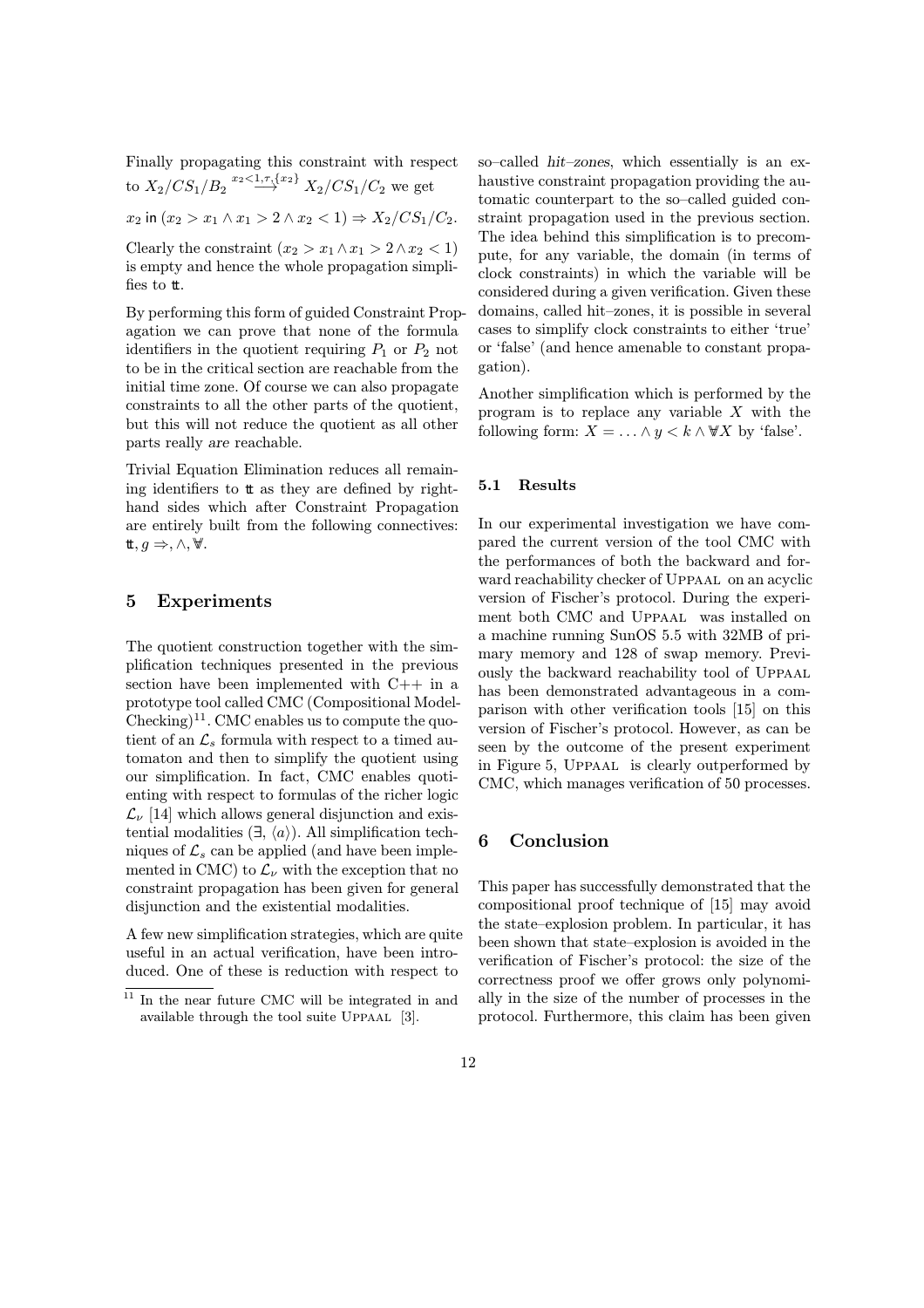

Fig. 5. Execution time

experimental evidence by the tool CMC, which manages verification of 50 processes. In contrast all exiting verification tools will suffer from state– explosion, and no tools has succeeded in verifying the protocol for more than 11 processes.

In the actual proof we have only established the mutual exclusion property between two designated processes (namely the first and the second). A complete correctness proof would of course need to verify mutual exclusion between all pairs of processes. However, as there are only  $\frac{n \cdot (n-1)}{2}$  such pairs, a complete verification remains polynomial in n.

Immediate future work includes integration of the CMC implementation in the verification tool Uppaal which will require certain extensions as Uppaal allows integer variables as well as clocks with interval–bounded slopes. Also, the order in which components are factored out as well as the order by which the various minimization techniques are applied highly determines the degree to which state–explosion will be avoided. This resembles the situation in BDDs, where the ordering of propositional variables strongly influences the size of the BDD. Our ambition for future work is to get a better understanding of when and how well our technique will work.

#### References

- 1. R. Alur and D. Dill. Automata for Modelling Real-Time Systems. Theoretical Computer Science, 126(2):183–236, April 1994.
- 2. H. R. Andersen. Partial Model Checking. In Proc. of LICS'95, 1995.
- 3. Johan Bengtsson, Kim G. Larsen, Fredrik Larsson, Paul Pettersson, and Wang Yi. Uppaal — A Tool Suite for Symbolic and Compositional Verification of Real-Time Systems. Presented at the 1st Workshop on Tools and Algorithms for the Construction and Analysis of Systems, May 1995.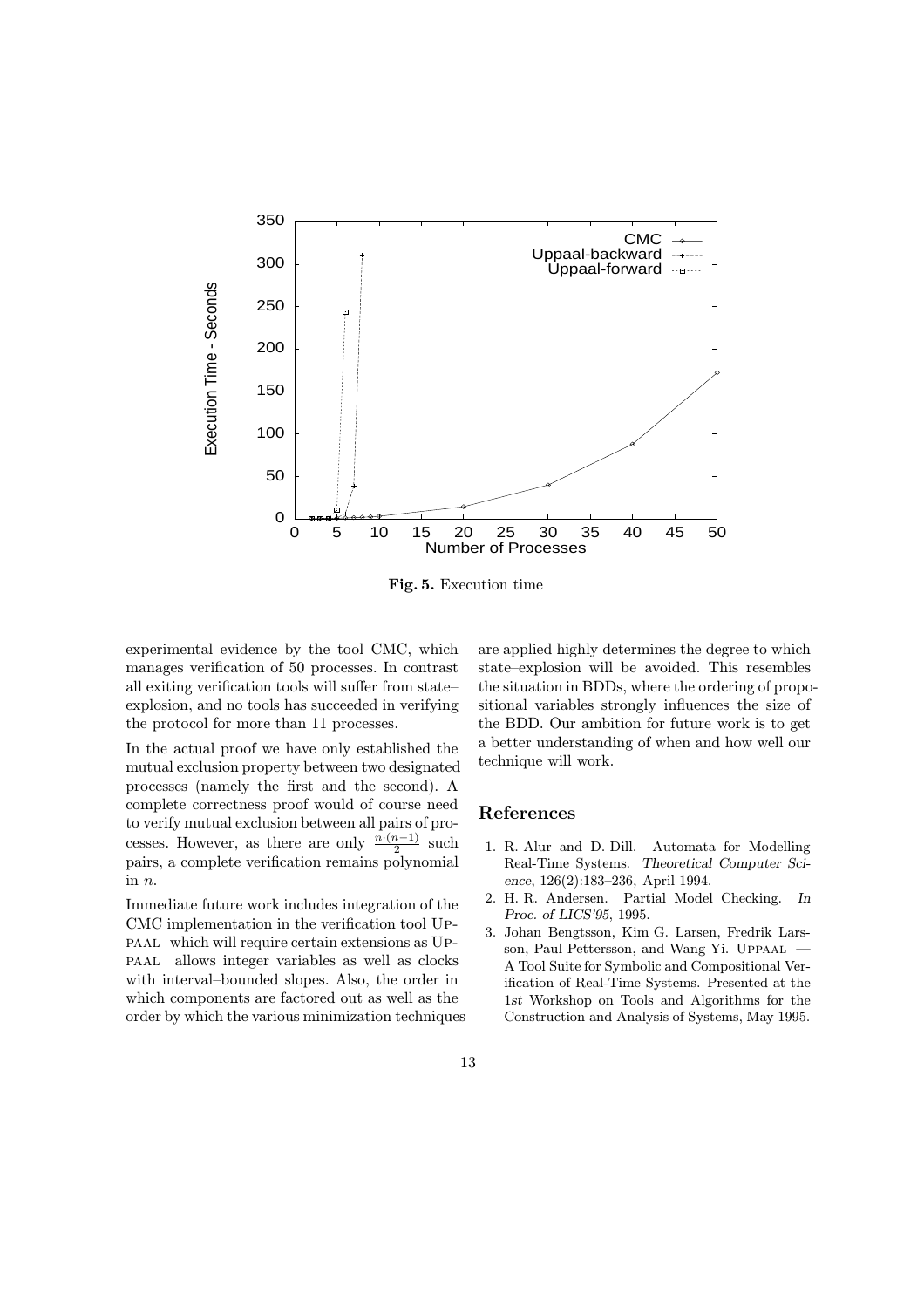- 4. Johan Bengtsson, Kim G. Larsen, Fredrik Larsson, Paul Pettersson, and Wang Yi. Uppaal in 1995. In Proc. of the 2nd Workshop on Tools and Algorithms for the Construction and Analysis of Systems, number 1055 in Lecture Notes in Computer Science, pages 431–434. Springer– Verlag, March 1996.
- 5. J. R. Burch, E. M. Clarke, K. L. McMillan, D. L. Dill, and L. J. Hwang. Symbolic Model Checking:  $10^{20}$  states and beyond. Logic in Computer Science, 1990.
- 6. E. M. Clarke, T. Filkorn, and S. Jha. Exploiting Symmetry in Temporal Logic Model Checking. 697, 1993. In Proc. of CAV'93.
- 7. E. M. Clarke, O. Grümberg, and D. E. Long. Model Checking and Abstraction. Principles of Programming Languages, 1992.
- 8. C. Daws, A. Olivero, and S. Yovine. Verifying ET-LOTOS programs with KRONOS. In Proc. of 7th International Conference on Formal Description Techniques, 1994.
- 9. E. A. Emerson and C. S. Jutla. Symmetry and Model Checking. 697, 1993. In Proc. of CAV'93.
- 10. P. Godefroid and P. Wolper. A Partial Approach to Model Checking. Logic in Computer Science, 1991.
- 11. Thomas. A. Henzinger, Xavier Nicollin, Joseph Sifakis, and Sergio Yovine. Symbolic Model Checking for Real-Time Systems. Information and Computation, 111(2):193–244, 1994.
- 12. Pei-Hsin Ho and Howard Wong-Toi. Automated Analysis of an Audio Control Protocol. In Proc. of CAV'95, volume 939 of Lecture Notes in Computer Science. Springer–Verlag, 1995.
- 13. F. Laroussinie and K.G. Larsen. Compositional Model Checking of Real Time Systems. In Proc. of CONCUR '95, Lecture Notes in Computer Science. Springer–Verlag, 1995.
- 14. F. Laroussinie, K.G. Larsen, and C. Weise. From Timed Automata to Logic — and Back. In Proc. of MFCS'95, Lecture Notes in Computer Sciencie, 1995. Also BRICS report series RS–95–2.
- 15. Kim G. Larsen, Paul Pettersson, and Wang Yi. Compositional and Symbolic Model-Checking of Real-Time Systems. In Proc. of the 16th IEEE Real-Time Systems Symposium, pages 76–87, December 1995.
- 16. Kim G. Larsen, Paul Pettersson, and Wang Yi. Diagnostic Model-Checking for Real-Time Systems. In Proc. of the 4th DIMACS Workshop on Verification and Control of Hybrid Systems, Lec-

ture Notes in Computer Science. Springer–Verlag, October 1995.

- 17. F. Pagani. Partial orders and verification of realtime systems. Lecture Notes in Computer Science, (1135), 1996.
- 18. A. Valmari. A Stubborn Attack on State Explosion. Theoretical Computer Science, 3, 1990.
- 19. Wang Yi, Paul Pettersson, and Mats Daniels. Automatic Verification of Real-Time Communicating Systems By Constraint-Solving. In Proc. of the 7th International Conference on Formal Description Techniques, 1994.

This article was processed using the L<sup>AT</sup>EX macro package with LLNCS style